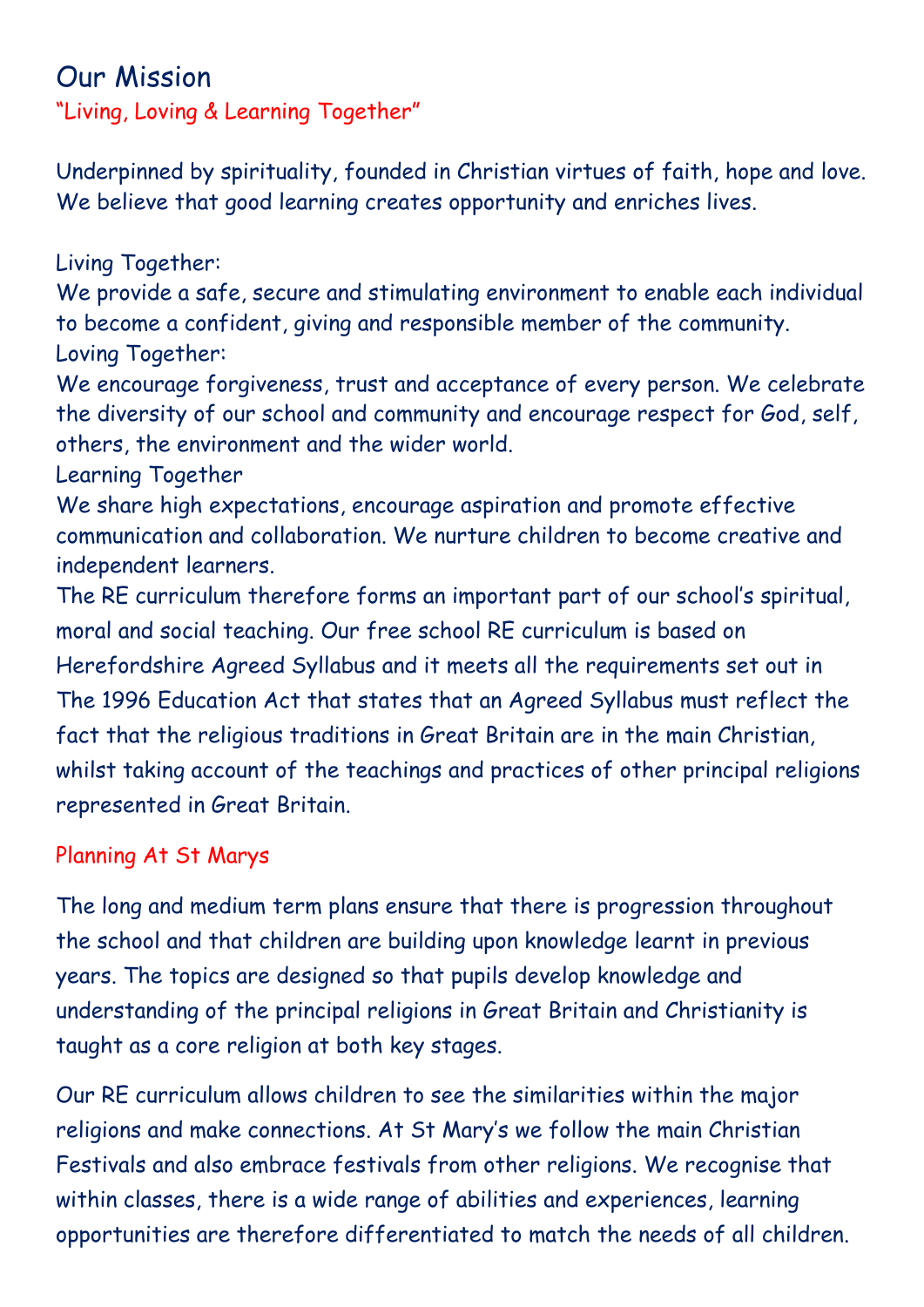This is achieved through providing support using a range of teaching and learning styles and adapting questioning to meet the needs of individuals. Where possible, teaching will be supplemented with trips to places of worship, activities within our church and community and visits from people from religious communities (Anderton Park).

The three elements of RE are indicated as follows: Knowledge and Understanding of Religion, Critical Thinking and Personal Reflection

• Pupils in Key Stage 1 are able to identify some beliefs and features of religion.

• Pupils in Lower Key Stage 2 can describe some of the beliefs and features of religion.

• Pupils in Upper Key Stage 2 will demonstrate understanding of some of the beliefs and features of religion through the RE

Displays of children's work in RE are also encouraged oth in school and in church.

## Assessment

As a free school we have made the decision not to formally assess pupils in RE. We gain insight into children's understanding in religious education through observation and discussion in class and within the wider school community. Written work is completed and marked against literacy criteria; teacher's comments encourage children to reflect on their learning. Although progress is not formally recorded, written and oral responses inform future planning to ensure challenge and extend learning. At the end of the year, the school reports include RE comments for each pupil.

## Acts of Worship/Religious Assemblies

*'Religious education and collective worship make an important, although not exclusive, contribution to spiritual, moral and cultural development. These activities offer explicit opportunities for pupils to consider the response of religion to fundamental questions about the purpose of being, morality and ethical standards, and to develop their own response to such matters.* 

*Every school must by law provide religious education and daily collective worship for all its pupils, with the exception of those pupils who are withdrawn from these activities by their parents. It is a matter of deep concern that in many schools these activities do not take*